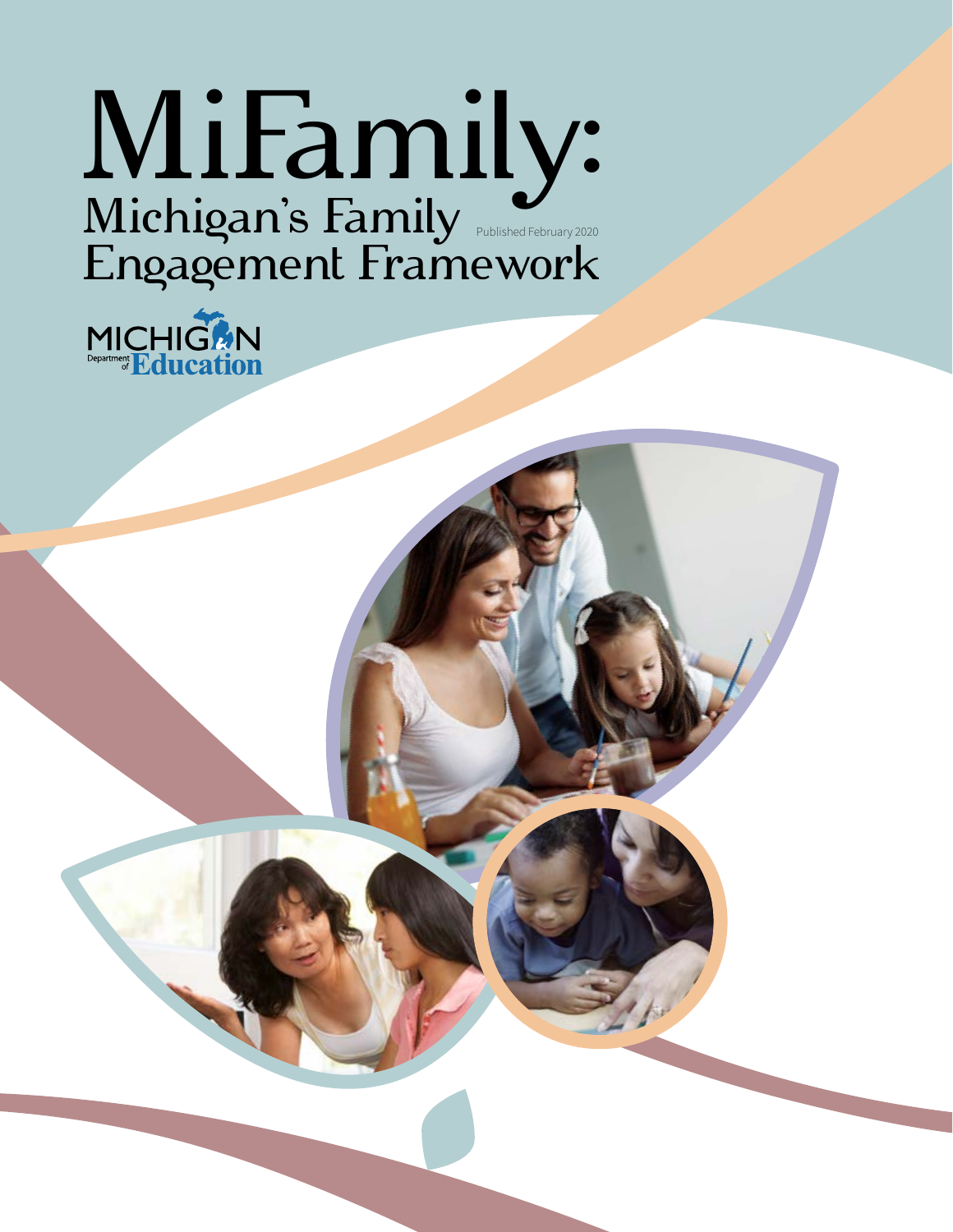### TABLE OF CONTENTS

| overview<br>.                                                                                 | 1 |
|-----------------------------------------------------------------------------------------------|---|
| Every Program and School Birth<br>through High School and Beyond. 1                           |   |
| The Definition: A CLEAR CONSENSUS 1                                                           |   |
| Why Does Family Engagement Matter? 1                                                          |   |
| <b>GUIDING PRINCIPLES:</b>                                                                    |   |
| Michigan's Family Engagement Principles 3                                                     |   |
| Building Capacity to Do the Work:<br>Stakeholders' Roles and Actions 3                        |   |
| FROM VISION TO PRACTICE                                                                       |   |
| Chart 1: What Does High-Impact Family<br>Engagement Look Like in Early                        |   |
| Chart 2: What Does High-Impact Family<br>Engagement Look Like in                              |   |
| Chart 3: What Does High-Impact Family<br>Engagement Look Like in<br>Middle and High School? 6 |   |
| Chart 4: What Does High-Impact Family<br>Engagement Look Like in                              |   |
|                                                                                               | 9 |
|                                                                                               |   |
| APPENDIX A: Sources of Input from<br>Families and Other Stakeholders 10                       |   |
| <b>APPENDIX B: Selected</b>                                                                   |   |
| MiFamily Engagement Framework<br>Stakeholder's Committee. back cover                          |   |
|                                                                                               |   |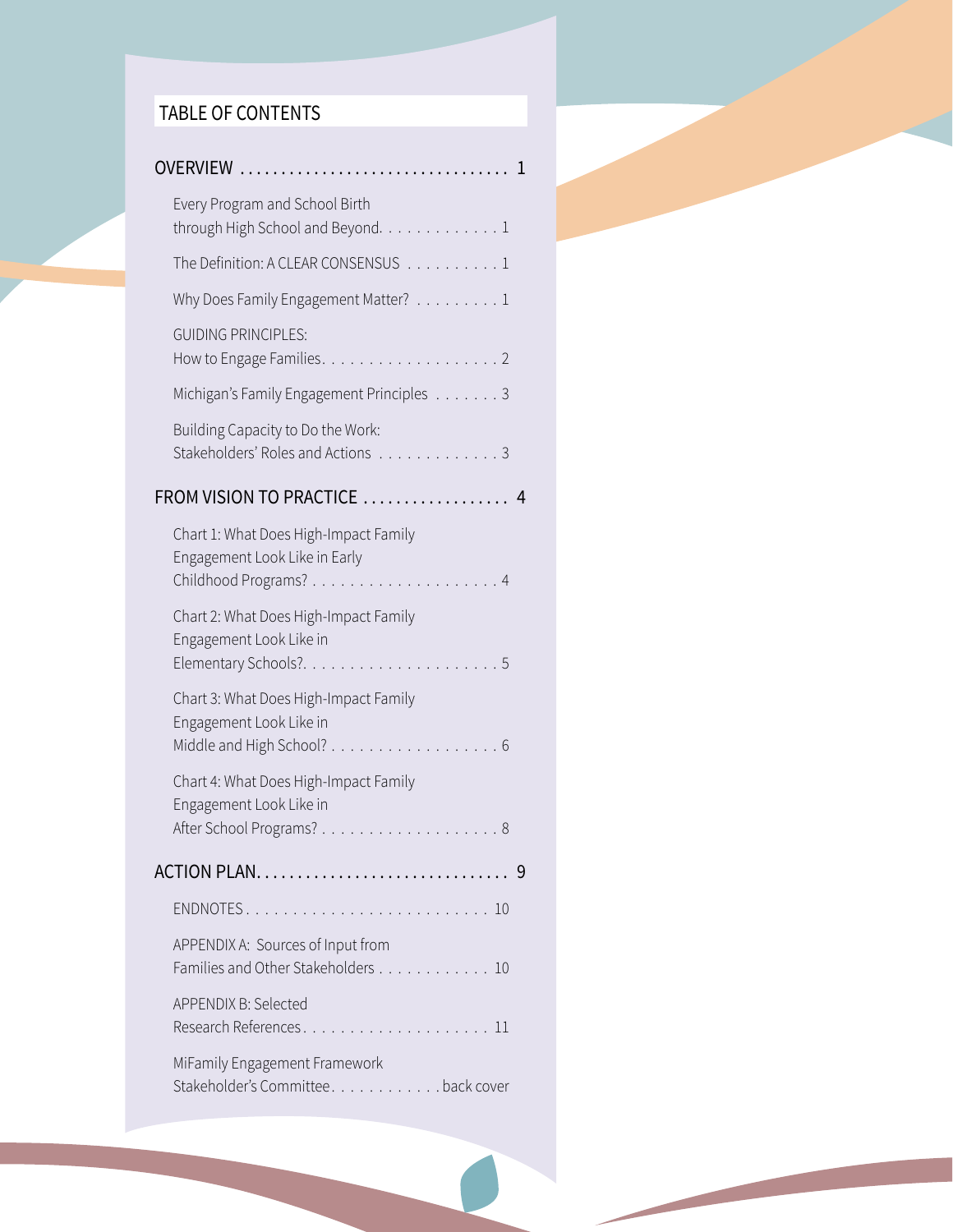#### **OVERVIEW**

### <span id="page-2-0"></span>Every Program and School Birth through High School and Beyond

Michigan's Family Engagement Framework was developed by the Michigan Department of Education (MDE) Family Engagement Stakeholder's Committee, inclusive of MDE staff, program, school, and community leaders and in partnership with the Council of Chief State School Officers (CCSSO) and the National Association for Family, School, and Community Engagement (NAFSCE). The development of this guide was a collaborative effort to combine

**Definition of Family Engagement: A collaborative relationship between families, educators, providers, and partners to support and improve the learning, development, and health of every learner.**

research and best practices to provide resources integrating family engagement into the school and program improvement process. This tool is for programs, school districts, and schools to use in developing and expanding home-school-program partnerships to support learning and healthy development.

### From Involvement to Engagement



#### The Definition: A CLEAR CONSENSUS

The first step in supporting Michigan's learners and their families was to develop a consensus definition of family engagement for the state, inclusive of the MDE, local districts, and community partners. After researching several definitions from other statewide family engagement frameworks and research,

Michigan's Family Engagement Framework Stakeholder's Committee constructed a shared definition stemming from MDE's "Top 10 in 10" strategic plan and stakeholder voice.

### Why Does Family Engagement Matter?

Family engagement is increasingly emerging as a primary predictor for children's academic success<sup>1</sup>. Family experiences are significant predictors of cognitive skills and social-emotional skills, such as motivation, attention, impulse control, and self-confidence<sup>[2](#page-11-0)</sup>. Studies of family

engagement in education reveal large associations between family engagement and success for students. Child outcomes improve considerably when schools and families collaborate on individual children's needs, goals, programs, and progress<sup>[3](#page-11-0)</sup>. Effective family engagement improves classroom dynamics, increases teacher expectations, student-teacher

> relationships, and cultural competence<sup>[4](#page-11-0)</sup>. Family engagement can be the key to improving school dropout rates and foster improved educational aspiration[s5](#page-11-0) . Additionally, family engagement impacts student achievement, regardless of race or culture<sup>6</sup>. Promoting family engagement through effective home to school collaborations supports the continuity of learning and outcomes for children and families. Quality, research-based family strategies:

- **Build strong parent-school relationships, promoting** positive outcomes for students<sup>7</sup>.
- **Provide needed social and intellectual resources** that have a positive impact on school improvement efforts<sup>8</sup>. Activities include participating in policy councils, or acting as a school liaison<sup>[9](#page-11-0)</sup>.
- Recognize that all families, regardless of income, education, or cultural background, are involved in their child's learning and want their child to do well<sup>10</sup>.
- Are strongly linked to higher levels of academic achievement, increased attendance, more positive attitudes toward school, and higher graduation rates $^{11}$ .
- **Support high expectations for learners and helping them** make real-world connections<sup>12</sup>.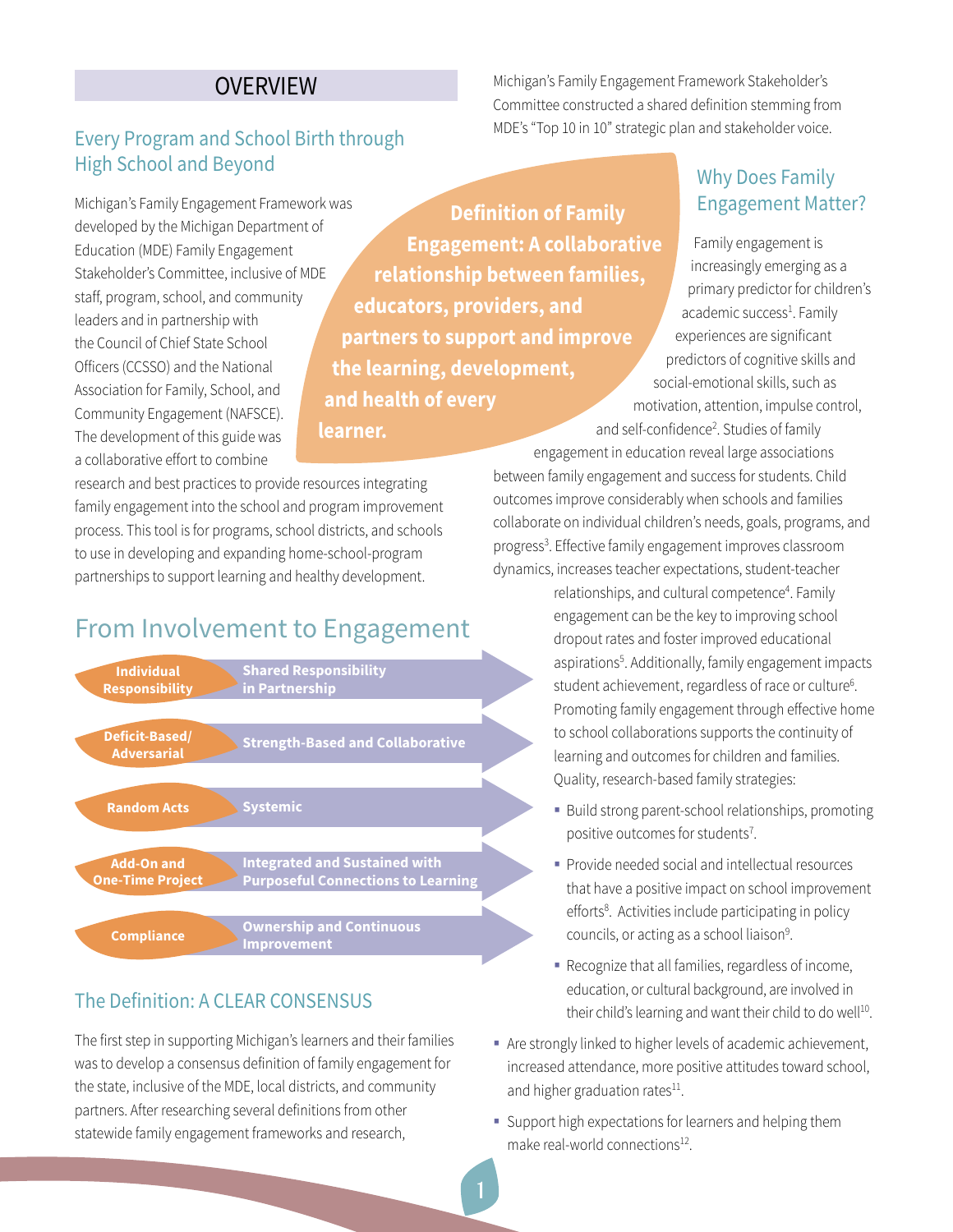### <span id="page-3-0"></span>GUIDING PRINCIPLES: How to Engage Families

Family engagement is a shared responsibility in which schools are committed to reach out to families in meaningful ways and families are committed to actively supporting their children. Authentic family engagement fosters personal relationships, respect, and mutual understanding with families. Authentic family engagement also includes sharing data with families about their learner, supporting home cultures, and aligning family engagement activities with program or school improvement goals. The MDE, in conjunction with the Family Engagement Stakeholder's Committee, conducted a deep analysis of research while garnering additional stakeholder voice, which led to five family engagement principles supporting MDE's definition of family engagement. The principles guide the development and inclusion of resources and strategies that research demonstrates most impact authentic family engagement.

## **Family Engagement**

Family engagement is a collaborative relationship between families, educators, providers, and partners to support and improve the learning, development, and health of every learner.



 $'$ <br>the<br>sta **66** We need to change the preposition. We need to start doing "with" families, not "to" families. **33** 

**— Northern Michigan**  " **School Administrator**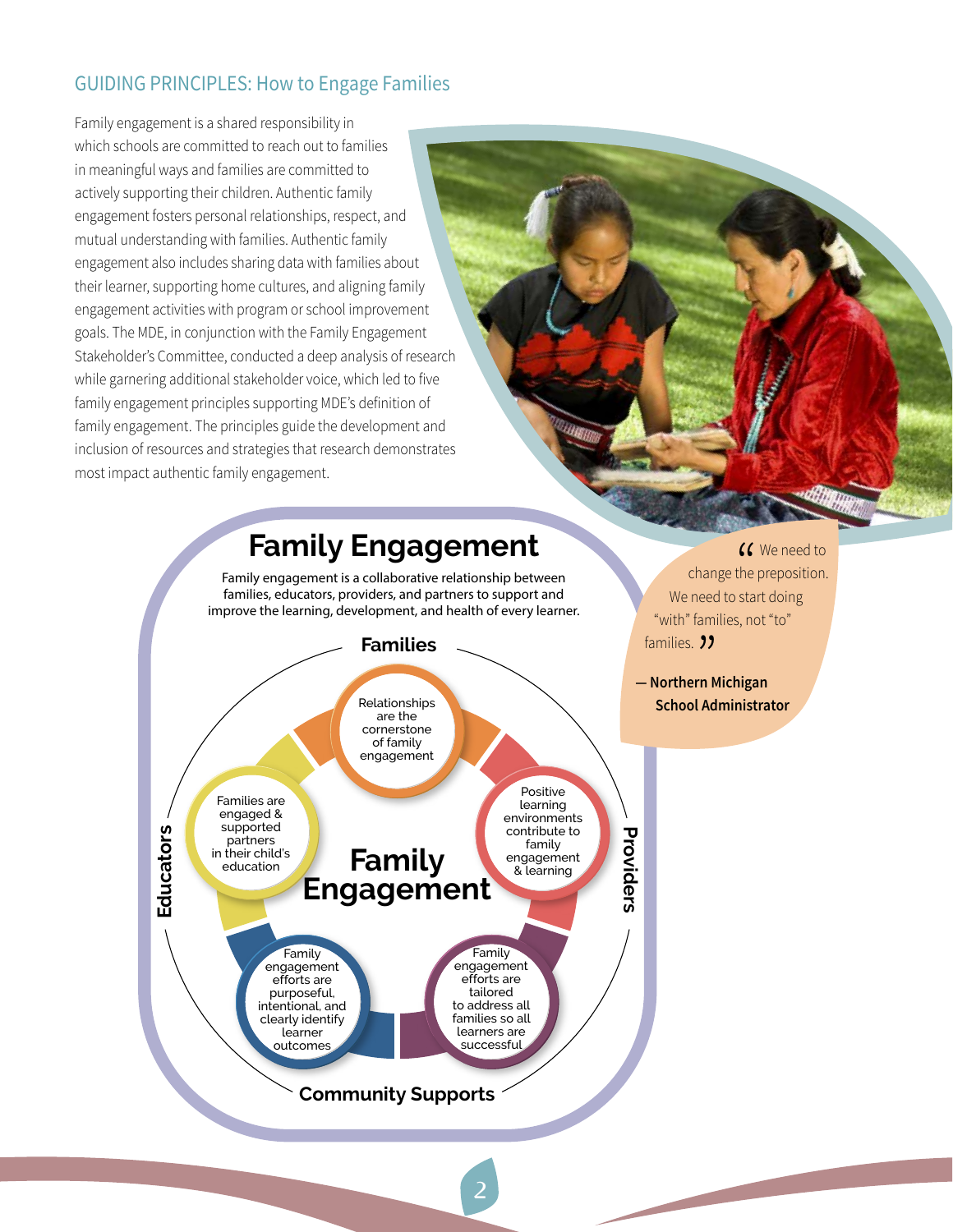### <span id="page-4-0"></span>Michigan's Family Engagement Principles

#### **1. Relationships are the cornerstone of family engagement.**

- Adopt an evidence-based home visiting program
- **Build bridges/cultural proficiency activities**
- Plan positive communications with all families

#### **2. Families are engaged and supported partners in their child's education.**

- **Include families on planning teams**
- Use surveys throughout the year to capture family input and report out results

 $\frac{1}{1}$ 

It makes me

that matters. **)** 

feel important when I feel I can be a part of something

t matters. 22<br>— **Mecosta-Osceola** 

**Parent, January 2018** 

- **EX Link families to community resources**
- **3. Family engagement efforts are purposeful, intentional, and clearly identify learner outcomes.** 
	- **Lead academic parent-teacher teams**
	- Design family events with family input and use the events to teach families skills they can reinforce at home
	- **Conduct student-led conferences**
- **4. Family engagement efforts are tailored to address all families so all learners are successful.** 
	- Seek barriers and remove them
	- Provide interpreters and offer communications in multiple languages
	- Provide training to staff
	- **Offer childcare** at events
- **5. Positive learning environments contribute to family engagement and learning.** 
	- **Involve families when creating security and** visiting policies
	- Ensure school personnel are visible in halls, at entries, at the buses, and at pickup
	- **Establish a community schools approach**

### Building Capacity to Do the Work: Stakeholders' Roles and Actions

Family engagement is a shared responsibility in which programs and schools are committed to reach out to families in meaningful ways and families are equipped to actively support their children. This guide has been developed for educators and providers of programs and schools to support families to become the best partners in their child's education that they can be. Through the development of trusting relationships, two-way communication, and activities aligned with learner outcomes, family engagement efforts foster learning and development. This guide will support educators and providers of educational programs while additional family resources will support families. Authentic family engagement fosters building personal relationships, respect, and mutual understanding with families, sharing data with families about their learner, supporting home cultures, and aligning family engagement activities with

program or school improvement goals.

An overwhelming and recurring theme found in focus groups with families across Michigan has been the concept, "nothing about us without us!" As family engagement activities and initiatives are planned, it is important that families

> partner with schools and programs in the planning process.

#### In the next section, **From Vision to Practice**,

the MDE, utilizing a resource originated by the state of Connecticut and customized for Michigan, provides charts to guide the development of strong family engagement practices. The examples are divided into "Higher Impact," "Moderate Impact," and "Lower Impact," and can guide schools and families taking

the approach toward incorporating a variety of strategies toward building robust and authentic family engagement.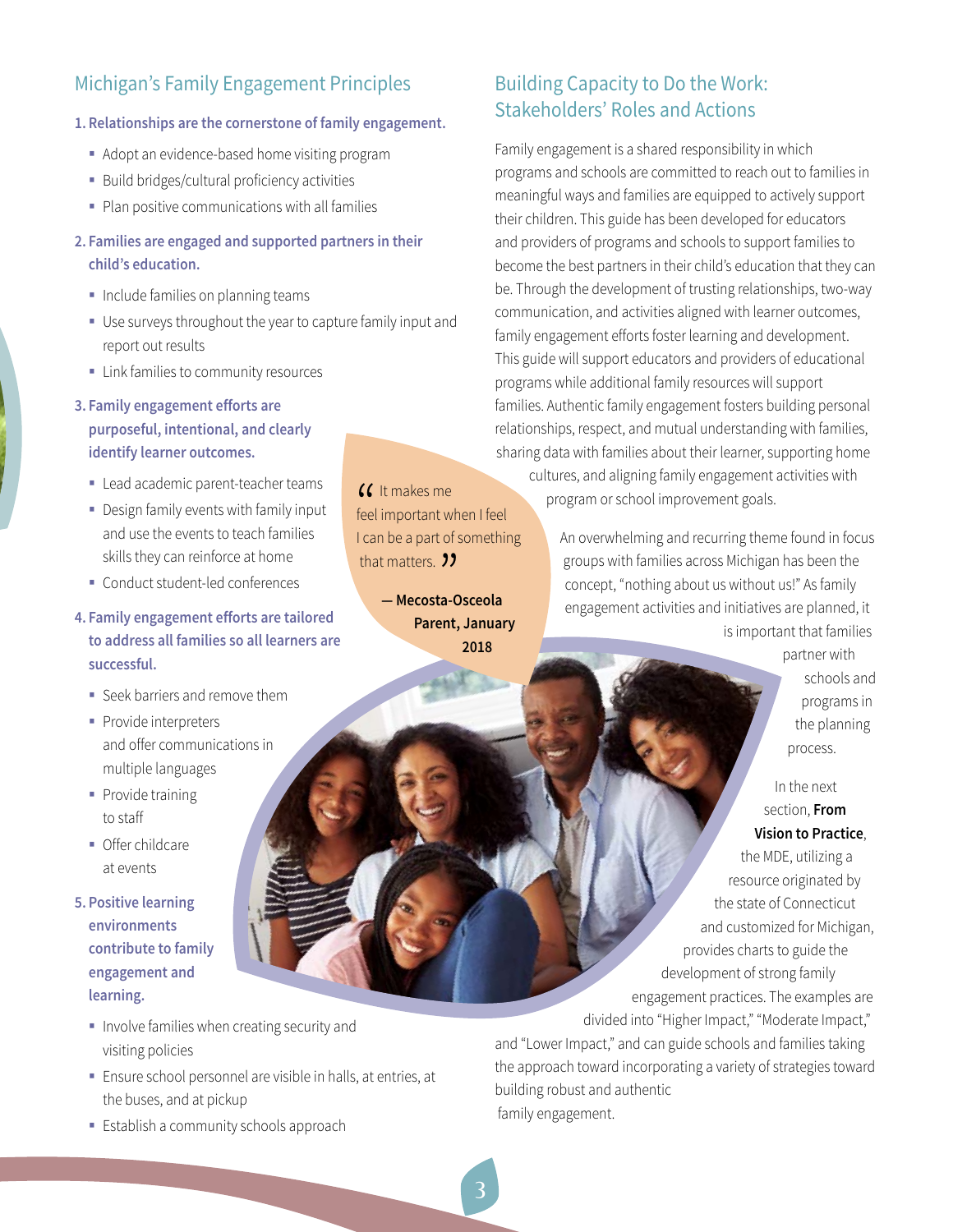### FROM VISION TO PRACTICE

### <span id="page-5-0"></span>Chart 1: What Does High-Impact Family Engagement Look Like in Early Childhood Programs?

| <b>Higher Impact on Child Learning and Development</b> |                                                                                                                                                                                                                                                                                                                                                                                                                         | <b>Moderate Impact</b>                                                                                                                                                                        | <b>Lower Impact</b>                                                                                             |  |
|--------------------------------------------------------|-------------------------------------------------------------------------------------------------------------------------------------------------------------------------------------------------------------------------------------------------------------------------------------------------------------------------------------------------------------------------------------------------------------------------|-----------------------------------------------------------------------------------------------------------------------------------------------------------------------------------------------|-----------------------------------------------------------------------------------------------------------------|--|
| 1.                                                     | Families and early childhood providers do neighborhood<br>walks to meet prospective families and hand out program<br>information, books, and growth charts.                                                                                                                                                                                                                                                             | Springtime open house for<br>new families, hosted by<br>current families                                                                                                                      | Early childhood program<br>registration on program<br>website or drop in                                        |  |
| 2.                                                     | Experienced families share family engagement strategies with<br>new families in familiar neighborhood settings and sign them<br>up for things like home visits, preschool, and community<br>activities. Short videos of families' sharing are sent with texts<br>or emails to families who couldn't attend, with sign-up sheets<br>and surveys attached.                                                                | Programs host a family<br>night where families visit<br>classrooms, meet teachers,<br>view children's work, sign-up<br>to volunteer, and receive a<br>family phone tree compiled<br>by staff. | Offer back to school<br>night where families visit<br>classrooms, meet teachers,<br>and have refreshments.      |  |
|                                                        | 3. A program communication app creates two-way<br>communication and ongoing exchange of knowledge between<br>families and teachers.                                                                                                                                                                                                                                                                                     | Monthly phone calls, emails,<br>or texts with information on<br>program activities                                                                                                            | Program newsletter with<br>generic messaging                                                                    |  |
| 4.                                                     | During classroom observations, teachers model strategies<br>to support specific learning at home. Families ask questions<br>and practice strategies with each other then go home with a<br>"tip sheet." Short videos modeling the strategies are sent with<br>emails or texts to families who couldn't attend, and a list of the<br>families' questions and teachers' answers are attached along<br>with the tip sheet. | At frequent meetings, staff<br>share information regarding<br>areas of child development<br>with families and show how<br>those areas are covered in<br>the classroom.                        | Teachers send home written<br>materials on developmental<br>areas (e.g. social-emotional,<br>motor, cognitive). |  |
| 5.                                                     | Home visits occur several times a year, so early childhood<br>staff and families build relationships and share information to<br>support smooth transitions to preschool or kindergarten.                                                                                                                                                                                                                               | Parent-teacher conferences<br>occur twice a year, available<br>evenings and on weekends.                                                                                                      | Parent-teacher conferences<br>occur by appointment during<br>work days.                                         |  |
|                                                        | 6. Host monthly family meetings, hosted by trained family<br>members. Families take part in meaningful, guided<br>conversations during which they support and learn from each<br>other and collect input and feedback for the program.                                                                                                                                                                                  | Offer monthly breakfast<br>gatherings for families<br>and staff.                                                                                                                              | Families can visit the program<br>site by appointment.                                                          |  |
| 7.                                                     | Families are engaged in Great Start Collaborative community<br>event planning. Scheduled throughout the year, family<br>members participate in planning and engaging in community<br>and family activities and with children.                                                                                                                                                                                           | Families provide some<br>feedback in the planning<br>of community Great Start<br>Collaborative activities.                                                                                    | Families participate in<br>activities planned by the<br>Great Start Collaboratives.                             |  |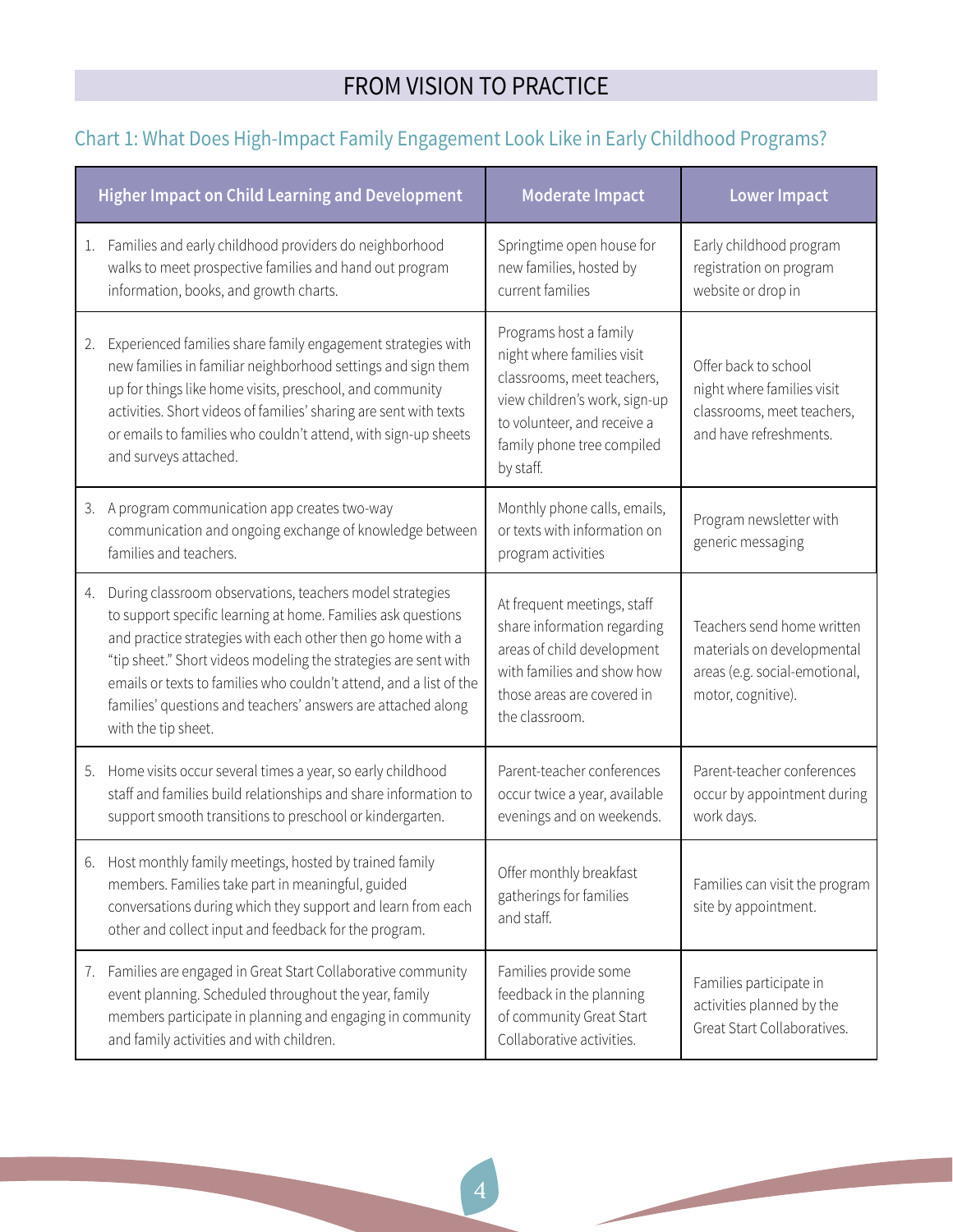### <span id="page-6-0"></span>Chart 2: What Does High-Impact Family Engagement Look Like in Elementary Schools?

|    | <b>Higher Impact on Student Learning and Development</b>                                                                                                                                      | <b>Moderate Impact</b>                                                                                                         | <b>Lower Impact</b>                                                                                                             |  |
|----|-----------------------------------------------------------------------------------------------------------------------------------------------------------------------------------------------|--------------------------------------------------------------------------------------------------------------------------------|---------------------------------------------------------------------------------------------------------------------------------|--|
| 1. | Back to School Night class meetings where families and<br>teachers:<br>• Share learning strategies<br>Review key skills for students with home learning tips<br>Develop a communications plan | Open House<br>Families tour school, chat<br>with teachers<br>• Classroom visits to meet<br>teacher<br>Exhibits of student work | Back to School night in the<br>auditorium<br>• Panel of speakers<br>• Pass out student<br>handbooks<br>Hand out school calendar |  |
| 2. | Provide regular two-way calls/texts/emails to share<br>progress and tips.                                                                                                                     | Positive personal phone<br>calls home                                                                                          | Promote one-way<br>communication such as texts,<br>group emails, and messaging                                                  |  |
| 3. | Fully-staffed family centers conduct workshops on learning<br>strategies, and provide referrals to social services, and/or<br>host informal gatherings.                                       | Develop a family resource<br>room with toys, games, and<br>books to borrow.                                                    | School newsletters with<br>generic messages                                                                                     |  |
| 4. | Relationship-building home visits provided by teachers,<br>voluntary for both teachers and families and available for<br>all families.                                                        | Coffee with the principal;<br>Muffins with Moms; Donuts<br>with Dads; Pastries with<br>Parents                                 | Potlucks, other traditional<br>whole-school-based events                                                                        |  |
| 5. | Host story quilting workshops and poetry slams where<br>families, teachers and students all tell their stories, share<br>their work.                                                          | School book club and<br>authors' tea featuring<br>student writers                                                              | Student performances                                                                                                            |  |
|    | 6. Classroom observations are conducted with mini-lessons;<br>weekly data-sharing folders go home, with space for family<br>comments; academic parent-teacher teams.                          | Interactive homework with<br>tips for home learning                                                                            | Curriculum nights                                                                                                               |  |
|    | 7. Schedule and promote student-led conferences with<br>portfolios of student work, followed by 1:1 conversations<br>about learning, to set goals.                                            | Parent-teacher conferences<br>twice a year, available<br>evenings and weekend                                                  | Parent-teacher conferences,<br>during work day                                                                                  |  |
| 8. | Provide tours of school led by students and community<br>walks led by expert families who know the ropes.                                                                                     | Monthly breakfasts for<br>new families                                                                                         | Visit school by appointment                                                                                                     |  |
| 9. | School council has voice in all major decisions, develops and<br>supports parent-initiated projects.                                                                                          | Parent organization meets<br>with principal to discuss<br>suggestions                                                          | Suggestion box in office                                                                                                        |  |
|    | 10. Offer a candidate forum at school and community events;<br>parents and students meet in advance, prepare to ask<br>questions regarding issues affecting families.                         | Candidates for election<br>invited to school and<br>community events                                                           | School and<br>community events                                                                                                  |  |
|    | 11. Host family leadership classes to strengthen family capacity to<br>navigate the system, be effective advocates, and take part in<br>school councils and committees.                       | Adult learning evenings                                                                                                        | Parenting classes                                                                                                               |  |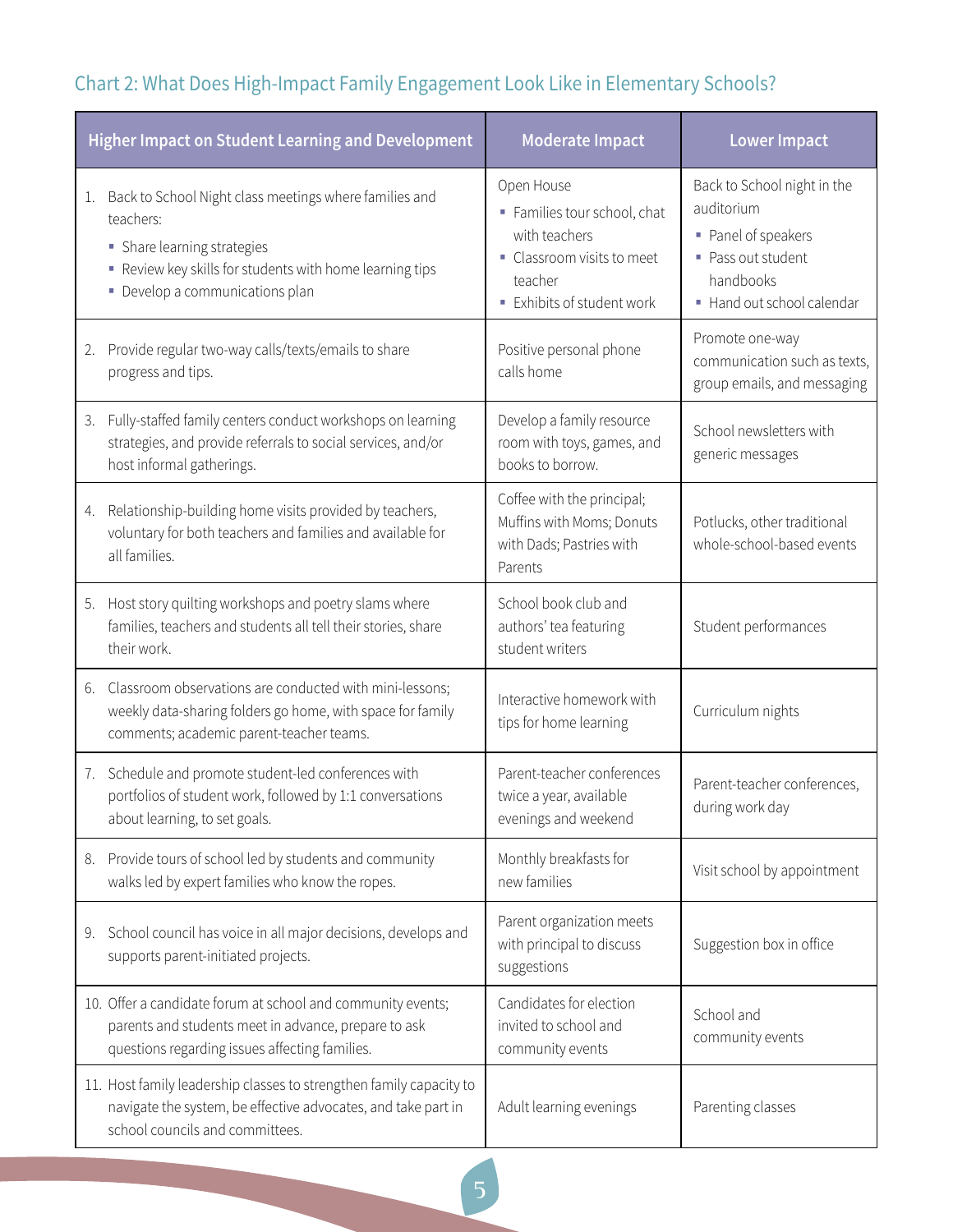### Chart 3: What Does High-Impact Family Engagement Look Like in Middle and High School?

| <b>Higher Impact on Student Learning and Development</b> |                                                                                                                                                                                                                                                                                                                                                                                                                                                                                                                                         | <b>Moderate Impact</b>                                                                                                                                                                      | <b>Lower Impact</b>                                                                                                                                          |  |
|----------------------------------------------------------|-----------------------------------------------------------------------------------------------------------------------------------------------------------------------------------------------------------------------------------------------------------------------------------------------------------------------------------------------------------------------------------------------------------------------------------------------------------------------------------------------------------------------------------------|---------------------------------------------------------------------------------------------------------------------------------------------------------------------------------------------|--------------------------------------------------------------------------------------------------------------------------------------------------------------|--|
| 1.                                                       | Transition program - events at feeder schools, tours of new<br>school, 4-week school prep summer course - welcomes<br>families to:<br>" Convey college/career prep focus - e.g., your student will<br>graduate in 4 years with college acceptance letter in hand<br>• Relate academic programs to careers<br>Prepare students for middle/high school work<br>- Help families construct their role in supporting their<br>students' success                                                                                              | Offer a fall family academy<br>to orient incoming<br>families to expectations<br>of students, such as<br>attendance requirements<br>and credits needed for grade<br>advancement/graduation. | At orientation, families pick<br>up their students' class<br>schedules, bus passes, and<br>tour the school.                                                  |  |
| 2.                                                       | Offer workshops for families focusing on:<br>• Courses needed to graduate and go to college/<br>postsecondary education<br>• What high-level academic work looks like at each<br>grade level<br>• Where to get needed help for students<br>" Tests, applications and timelines required for college or<br>trade schools<br>• How to complete financial assistance applications                                                                                                                                                          | Staff conduct trainings<br>for families to help them<br>understand how to<br>navigate the requirements<br>of high school.                                                                   | Information sheets about<br>school programs and college<br>resources, including financial<br>assistance applications, are<br>available in the school office. |  |
| 3.                                                       | Develop an advisory system so each student has an adult<br>advisor who develops close relationships with families<br>to co-design students' academic program, set up regular<br>communications, and serve as the main contact.                                                                                                                                                                                                                                                                                                          | Parent liaisons check in<br>with parents about use of<br>homework help and other<br>resources for students.                                                                                 | Families receive early notices<br>from the school when their<br>students are falling behind.                                                                 |  |
| 4.                                                       | Monitoring progress:<br>• Coursework sequence and college/career track<br>requirements are clear and explicit<br>• Advisors keep parents current on student progress, with<br>focus on students at risk<br>Parents invited to exhibits of student work, where students<br>present and critique their work<br>Parents are reminded to check classroom websites for<br>information on projects and student work<br>• Student-led conferences review portfolio of student work,<br>supports needed to do their best work and stay on track | Family liaisons check in with<br>parents to offer homework<br>help and other resources for<br>students.                                                                                     | The school contacts families<br>when students are having a<br>problem with academics or<br>behavior.                                                         |  |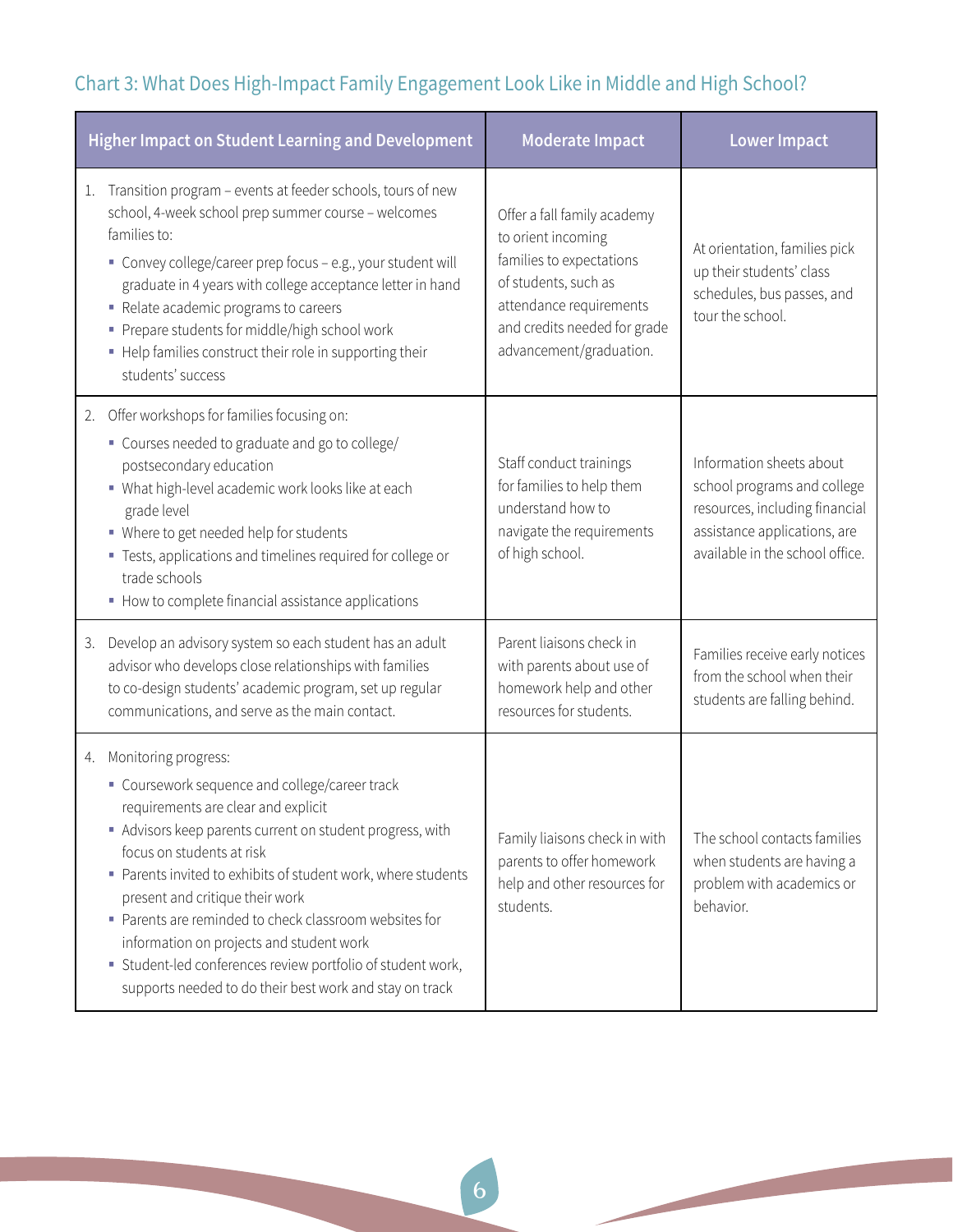<span id="page-8-0"></span>

| <b>Higher Impact on Student Learning and Development</b> |                                                                                                                                                                                                                                                                                                                                                                                                                                                                                                                                                                   | <b>Moderate Impact</b>                                                                                                                                                                                                                               | <b>Lower Impact</b>                                                                                                                                                       |  |
|----------------------------------------------------------|-------------------------------------------------------------------------------------------------------------------------------------------------------------------------------------------------------------------------------------------------------------------------------------------------------------------------------------------------------------------------------------------------------------------------------------------------------------------------------------------------------------------------------------------------------------------|------------------------------------------------------------------------------------------------------------------------------------------------------------------------------------------------------------------------------------------------------|---------------------------------------------------------------------------------------------------------------------------------------------------------------------------|--|
|                                                          | College and career planning begins early, a graduation plan is<br>5.<br>completed by end of 9th grade:<br>• Families invited to post-secondary education fairs<br>• Staff recruit parents to visit colleges<br>• Workshops for parents on PSAT, SAT, and ACT exams; offer<br>help completing college applications and applying for<br>financial aid<br>• Families given guiding questions for discussing Student<br>Success Plans with their student to reflect on successes,<br>areas for growth and new goals<br>• Special assistance for undocumented families | Offer a college/career<br>program fair every fall, with<br>focus on 11th and 12th<br>graders. Family liaisons and<br>community partners reach<br>out to invite families and<br>remind them to review the<br>Student Success Plan for<br>their child. | Families can make<br>appointments to confer<br>with guidance counselors,<br>and receive a handout with<br>information about how to<br>review the Student Success<br>Plan. |  |
|                                                          | Family organizations and leadership represent all families in<br>6.<br>the school.<br>• Family leaders sit on college pathways and school<br>leadership teams<br>• Family organizations conduct focus groups with families to<br>surface issues and report back to school leadership                                                                                                                                                                                                                                                                              | Homework help and<br>mentoring programs to<br>ensure families know about<br>and can access academic<br>help for their student.                                                                                                                       | Volunteers distribute flyers<br>throughout the community<br>to remind parents about<br>events and parent-teacher<br>conferences.                                          |  |

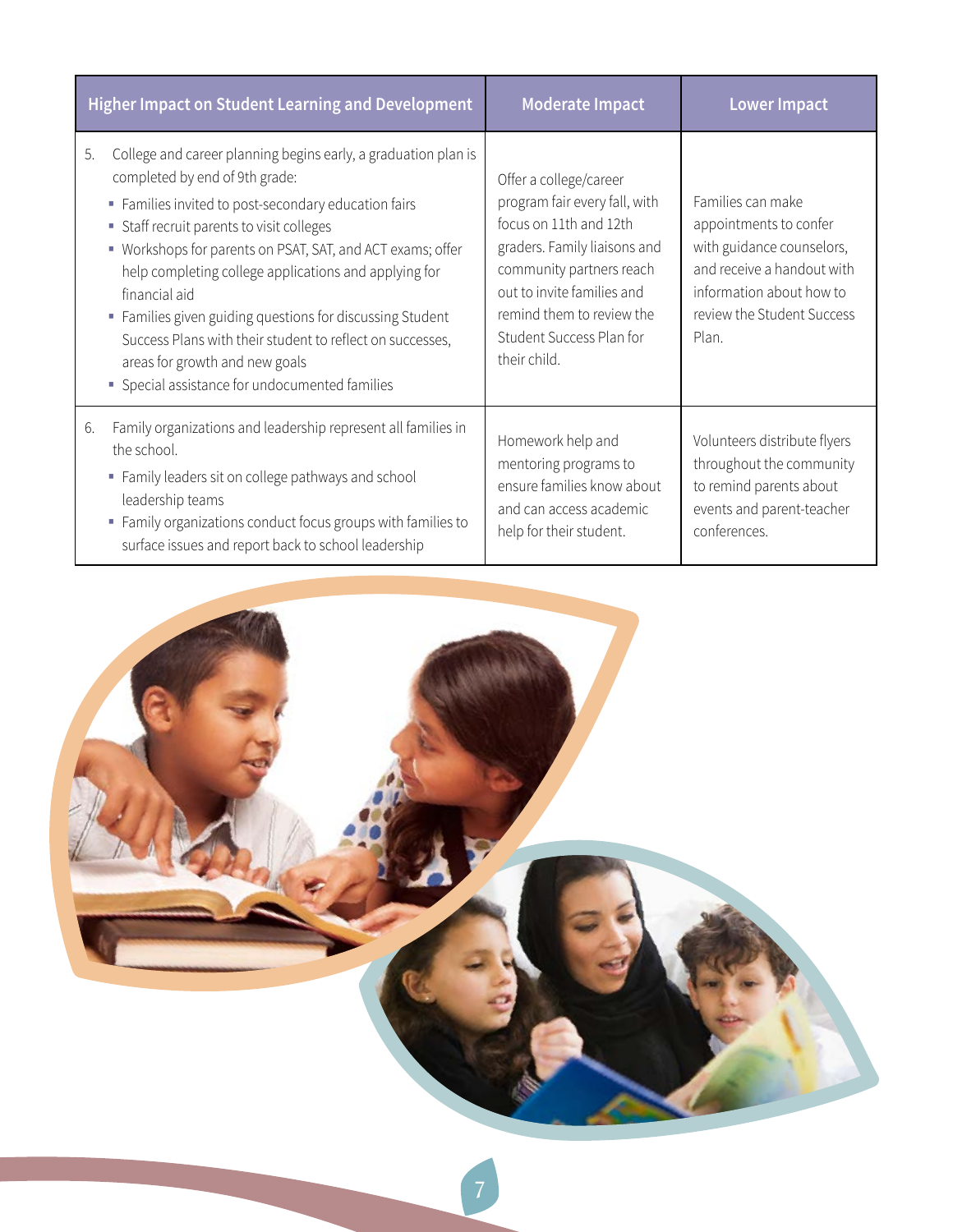### Chart 4: What Does High-Impact Family Engagement Look Like in After School Programs?

| Higher Impact on student learning and development |                                                                                                                                                                                                              | <b>Moderate Impact</b>                                                                                                              | <b>Lower Impact</b>                                                                                         |  |
|---------------------------------------------------|--------------------------------------------------------------------------------------------------------------------------------------------------------------------------------------------------------------|-------------------------------------------------------------------------------------------------------------------------------------|-------------------------------------------------------------------------------------------------------------|--|
| 1.                                                | After school classes are linked to school curriculum. Teachers<br>and program staff collaborate to track students' growth<br>targets and keep families up to date.                                           | A teacher from the school<br>shares data with tutoring staff<br>on student skills.                                                  | Staff informs families that<br>the program offers tutoring<br>on reading, math or other<br>subjects.        |  |
| 2.                                                | The program offers informal gatherings for families, school<br>staff, and community partners to foster collaboration and<br>information sharing.                                                             | Students perform and show<br>their work at frequent family<br>nights.                                                               | Staff will be available to talk<br>with families on orientation<br>day.                                     |  |
| 3.                                                | Staff and families co-develop intervention plans to address<br>students' social and/or academic concerns.                                                                                                    | Program staff interviews<br>families regarding their<br>children's successes and<br>challenges.                                     | On orientation day, families<br>fill out an information form.                                               |  |
| 4.                                                | Regular meetings with families are scheduled to discuss<br>student progress, share information, and confer on strategies<br>to support learning.                                                             | Annual survey asks parents<br>about students' experience<br>with the program.                                                       | Tip sheets are sent home to<br>promote student health and<br>learning.                                      |  |
| 5.                                                | The after school program collaborates with other school-<br>based and community programs to make the school a "hub"<br>of activities for students, families and community members.                           | Program hosts information<br>fairs about community<br>resources and programs.                                                       | Community bulletin board<br>posts notices about local<br>happenings.                                        |  |
| 6.                                                | Family support groups and education classes promote family<br>learning, develop job skills, and address health needs.                                                                                        | Staff refer families to GED and<br>job training programs offered<br>by community partners.                                          | Families can sign up to<br>volunteer.                                                                       |  |
| 7.                                                | "Community advocates" develop rapport with families of<br>children at risk, provide advice and links to extra support, and<br>help families navigate social services.                                        | Program staff receive extra<br>pay to serve as informal<br>advisors and mentors to<br>students.                                     | Staff refers struggling children<br>to an outside counseling<br>program.                                    |  |
| 8.                                                | Local partners co-sponsor community, building and cultural<br>events at an after school site, such as a health fair or heritage<br>celebration, that attracts hundreds of families and community<br>members. | Families and staff plan<br>special events to honor<br>student success and<br>celebrate the beginning and<br>end of the school year. | Program offers fall and spring<br>celebrations for students and<br>families.                                |  |
| 9.                                                | Parents learn ways to foster their own and their children's<br>education, support their families financially, develop social<br>networks, and advocate for high quality schools.                             | Program staff invite public<br>officials to attend events,<br>meet families, and answer<br>questions about community<br>issues.     | Program office displays<br>flyers and brochures about<br>community resources and<br>learning opportunities. |  |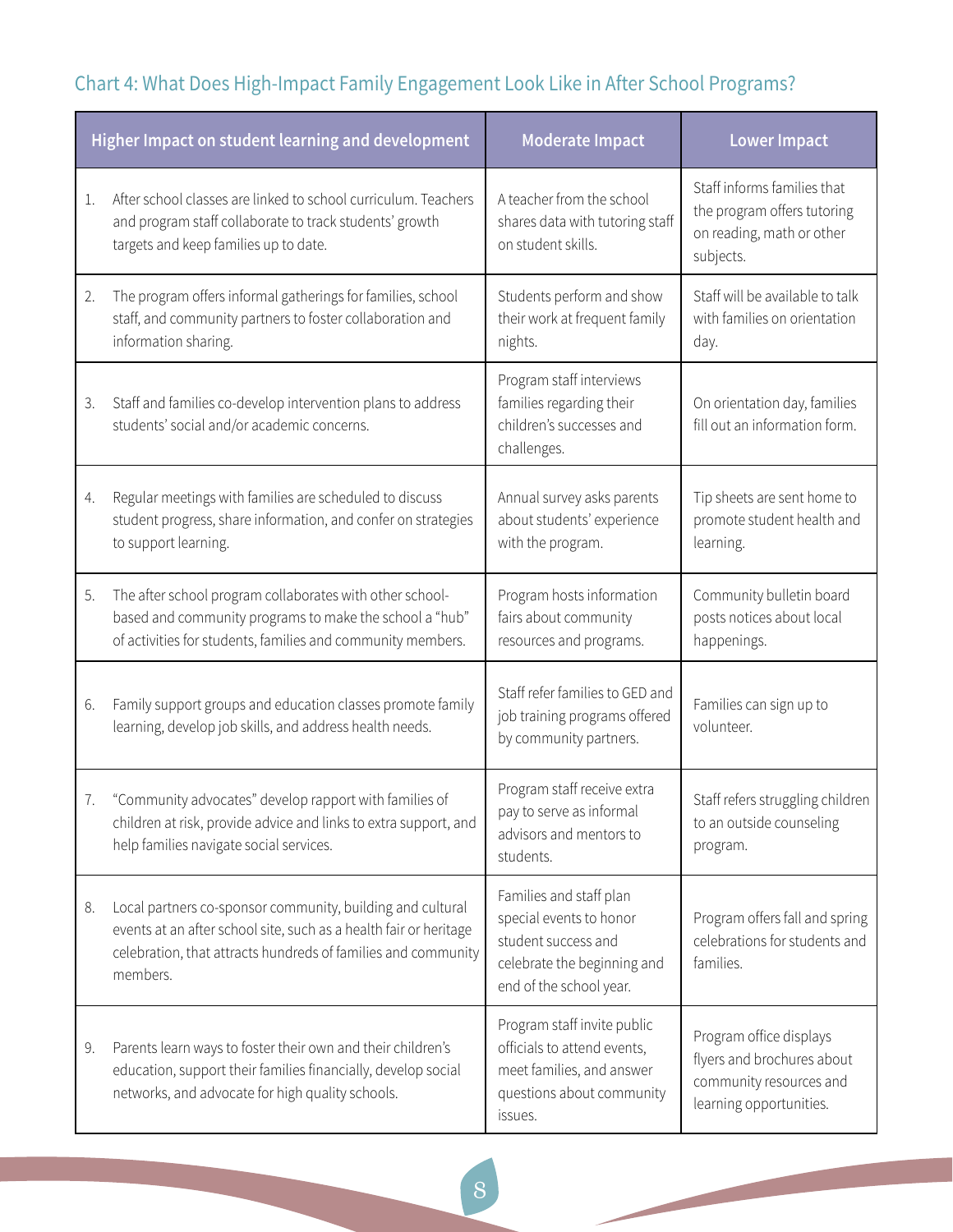### ACTION PLAN

This space provided for ideas and plans for engaging families as partners in their child's education.

<span id="page-10-0"></span>

| <b>Current Practice</b> | <b>Desired State</b> | <b>Next Steps</b> | Person(s)<br>Responsible | <b>Resources</b><br><b>Needed</b> | Timeline |
|-------------------------|----------------------|-------------------|--------------------------|-----------------------------------|----------|
|                         |                      |                   |                          |                                   |          |
|                         |                      |                   |                          |                                   |          |
|                         |                      |                   |                          |                                   |          |
|                         |                      |                   |                          |                                   |          |
|                         |                      |                   |                          |                                   |          |
|                         |                      |                   |                          |                                   |          |
|                         |                      |                   |                          |                                   |          |
|                         |                      |                   |                          |                                   |          |
|                         |                      |                   |                          |                                   |          |
|                         |                      |                   |                          |                                   |          |
|                         |                      |                   |                          |                                   |          |
|                         |                      |                   |                          |                                   |          |
|                         |                      |                   |                          |                                   |          |
|                         |                      |                   |                          |                                   |          |
|                         |                      |                   |                          |                                   |          |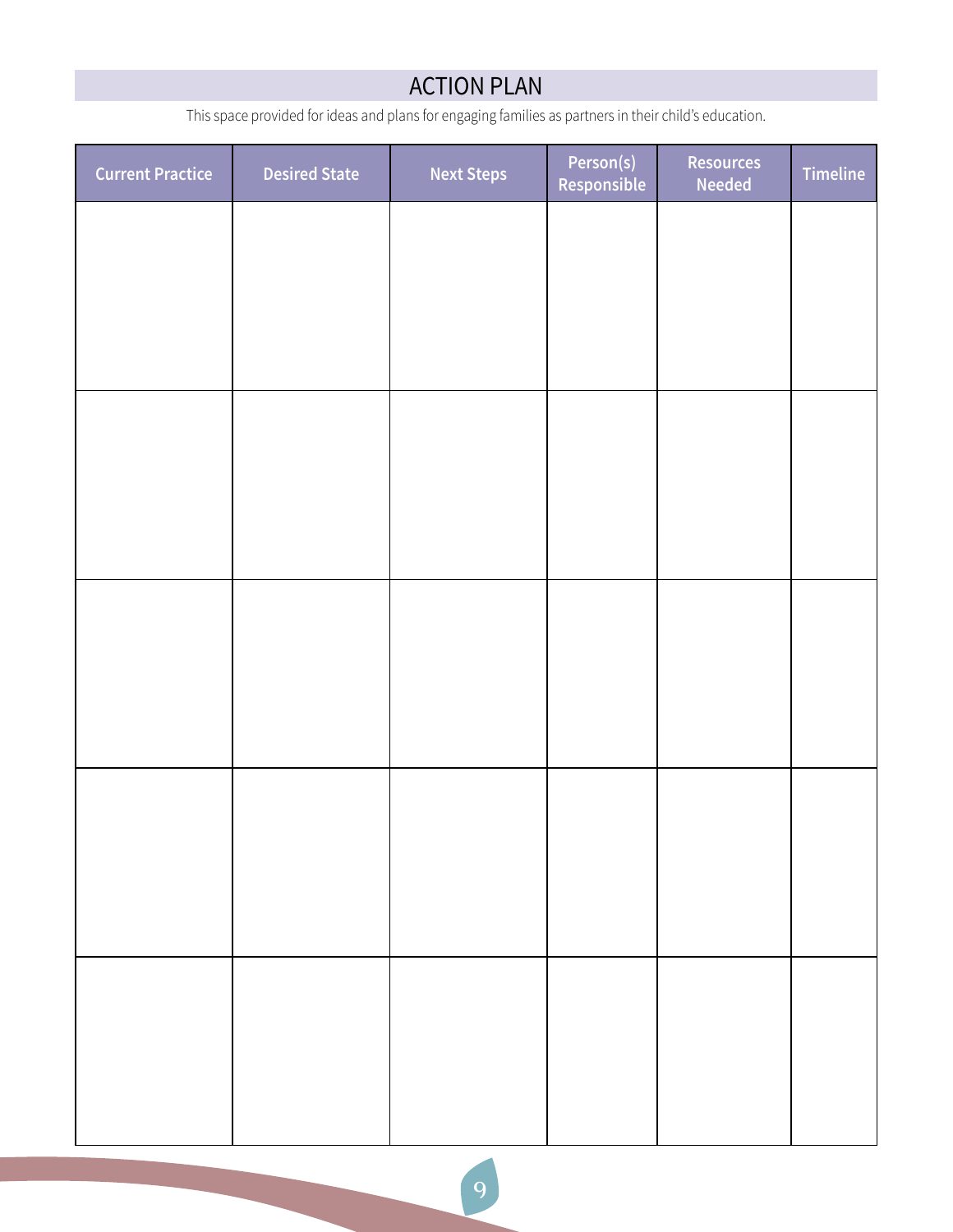### ENDNOTES

- <span id="page-11-0"></span>[1](#page-2-0) McWayne, C. M., Melzi, G., Limlingan, M. C., & Schick, A. (2016). Ecocultural patterns of family engagement among low-income Latino families of preschool children. Developmental Psychology, 52(7), 1088-1102.
- [2](#page-2-0) Boberiene, L. V. (2013). Can policy facilitate human capital development? The critical role of student and family engagement in schools. American Journal of Orthopsychiatry, 83(2), 346-351.
- [3](#page-2-0) McLeskey, J., Barringer, M.D., Billingsley, B., Brownwell, M., Jackson, D., Kennedy, M., ...& Ziegler, D. (2017). High-leverage practices in special education. Arlington, VA: Council for Exceptional Children & CEEDAR.
- [4](#page-2-0) Boberiene, L.V. (2013). Can policy facilitate human capital development? The critical role of student and family engagement in schools. American Journal of Orthopsychiatry, 83(2), 346-351.
- [5](#page-2-0) Barton, Paul. (2003). Parsing the Achievement Gap: Baselines for Tracking Progress. Princeton, NJ: Policy Information Report, Education Testing Service.
- [6](#page-2-0) Jeynes, W. H. 92003). A meta-analysis: The effects of parental involvement on minority children's academic achievement. Education and Urban Society, 35(2), 202-218.
- [7](#page-2-0) Wood, L. & Bauman, E. (2017). How family, school, and community engagement can improve student achievement and influence school reform. Quincy, MA: Nellie Mae Education Foundation. Retrieved on August 13, 2017, from [https://www.nmefoundation.org/getattachment/67f7c030](https://www.nmefoundation.org/getattachment/67f7c030-df45-4076-a23f-0d7f0596983f/Final-Report-Famil) [df45-4076-a23f-0d7f0596983f/Final-Report-Family-](https://www.nmefoundation.org/getattachment/67f7c030-df45-4076-a23f-0d7f0596983f/Final-Report-Famil)[Engagement-AIR.pdf?lang=en-US&ext=.pdf](https://www.nmefoundation.org/getattachment/67f7c030-df45-4076-a23f-0d7f0596983f/Final-Report-Famil)
- 8 Boliver, J. M., & Chrispeels, J. H. (2011). Enhancing parent leadership though building social and intellectual capital. American Educational Research Journal, 48(1), 4-38. Warren, M. R., Mapp, K. L. (2011). A match on dry grass: Community organizing as a catalyst for school reform USA: Oxford University Press.
- [9](#page-2-0) Hindman, A. H., Miller, A. L., Froyen, L. C., & Skibbe, L. E. (2012). A portrait of family involvement during Head Start: Nature, extent, and predictors. Early Childhood Research Quarterly, 27, 654-667.
- [10](#page-2-0) Epstein, J. L., Sanders, M. G., Sheldon, S., Simon, B. S., & Salinas, K. C. (2009). School, family, and community partnerships: Your handbook for action (3rd ed.). Thousand Oaks, CA: Corwin.
- [11](#page-2-0) Henderson, A. T., & Mapp, K. L. (2002). A new wave of evidence: The impact of school, family, and community connections on student achievement. Austin, TX: Southwest Educational Development Laboratory/American Institutes for Research. Retrieved August 11, 2017 from [http://www.](http://www.sedl.org/connections/research-syntheses.html) [sedl.org/connections/research-syntheses.html](http://www.sedl.org/connections/research-syntheses.html)
- [12](#page-2-0) Jeynes, W. H. (2005). Parental involvement and student achievement: A meta-analysis (Family Involvement Research Digest). Cambridge, MA: Harvard Family Research Project. Retrieved on August 11, 2017, from [http://www.hfrp.org/](http://www.hfrp.org/publications-resources/browse-our-publications/parental-involvement-and-student-achievement-a-meta-analysis)/) [publications-resources/browse-our-publications/parental](http://www.hfrp.org/publications-resources/browse-our-publications/parental-involvement-and-student-achievement-a-meta-analysis)/)[involvement-and-student-achievement-a-meta-analysis\)](http://www.hfrp.org/publications-resources/browse-our-publications/parental-involvement-and-student-achievement-a-meta-analysis)/)

### APPENDIX A:

### Sources of Input from Families and Other Stakeholders

Families (47%), educators (37%), and community members (16%) gave us their ideas in focus groups around the state.

- Monroe Intermediate School District, 2018
- Mecosta-Osceola Intermediate Schools , 2018 and 2019
- **Eastern Upper Peninsula, 2018**
- Cheboygan-Otsego-Presque Isle Intermediate School District, 2018
- Saginaw Intermediate School District, 2018
- Kent Intermediate School District, 2018 and 2019
- Matrix Detroit, 2018
- Brilliant Detroit, 2018
- Hanley Academy, 2018
- **Special Populations Conference, 2019**
- Michigan School Health Coordinator's Association, 2019
- Oakland Schools, 2019
- UP McKinney Vento Conference, 2019
- West Shore Educational Service District, 2019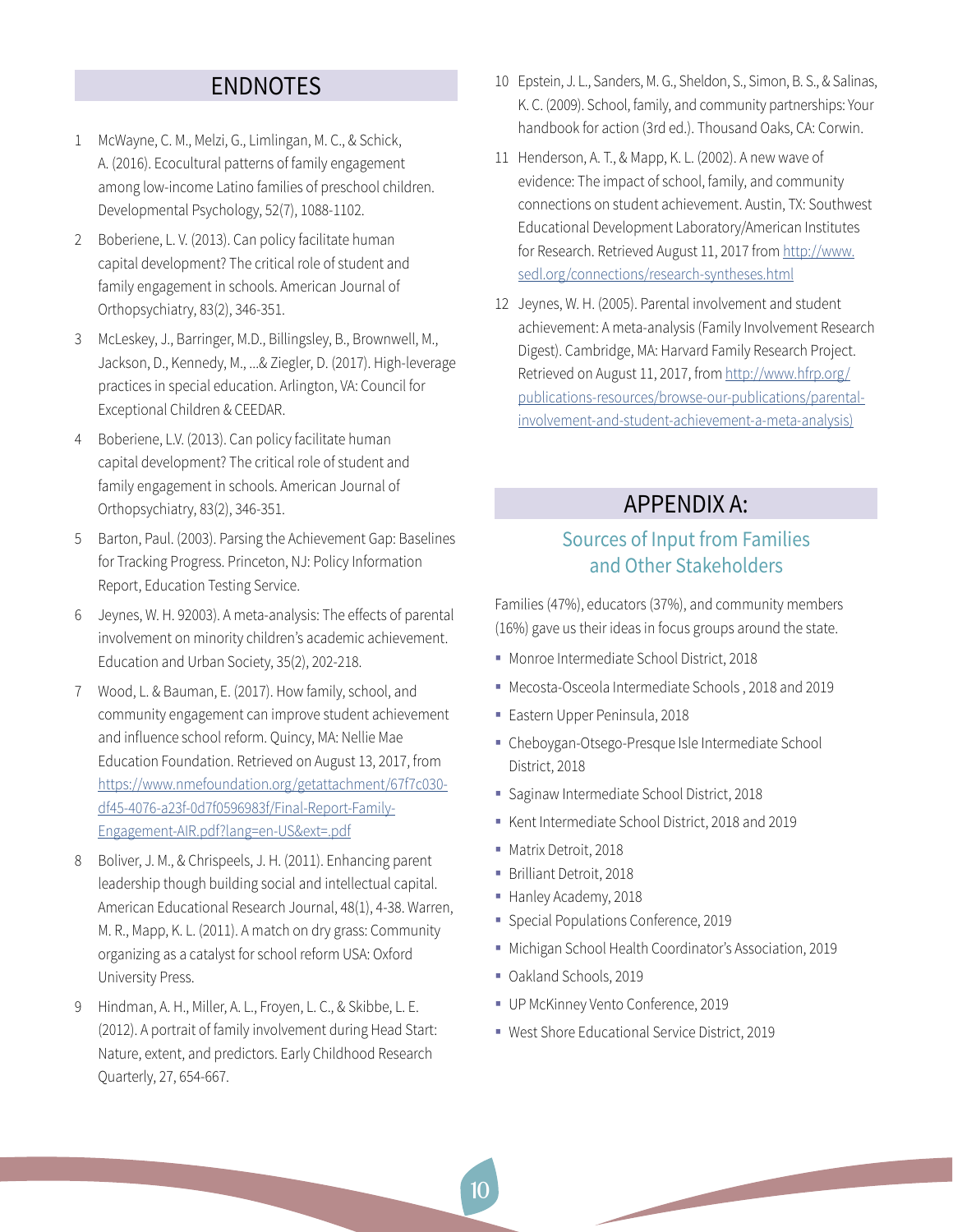### APPENDIX B:

#### Selected Research References

<span id="page-12-0"></span>Ascher, C. & Maguire, C. (2007). Beating the odds: How thirteen NYC schools bring low-performing ninth-graders to timely graduation and college enrollment. New York: Annenberg Institute for School Reform at Brown University. Retrieved August 15, 2018 from [https://www.annenberginstitute.org/](https://www.annenberginstitute.org/publications/beating-odds-how-thirteen-nyc-schools-bring-low-performing-ninth-graders-timely) [publications/beating-odds-how-thirteen-nyc-schools-bring-low](https://www.annenberginstitute.org/publications/beating-odds-how-thirteen-nyc-schools-bring-low-performing-ninth-graders-timely)[performing-ninth-graders-timely](https://www.annenberginstitute.org/publications/beating-odds-how-thirteen-nyc-schools-bring-low-performing-ninth-graders-timely)

Bryk, A. S., Sebring, P. B., Allensworth, E., Luppescu, S., & Easton, J. Q. ( 2010 ). Organizing schools for improvement: Lessons from Chicago. Chicago, IL: University of Chicago Press.

Catsambis, S. (1998). Expanding knowledge of parental involvement in secondary education: Effects on high school academic success (CRESPAR Report 27). Baltimore, MD: Johns Hopkins University. Retrieved August 15, 2018 from [https://eric.](https://eric.ed.gov/?id=ED426174) [ed.gov/?id=ED426174](https://eric.ed.gov/?id=ED426174)

Connecticut T for Education Reform. (2010). Why Connecticut has the largest achievement gap in the U.S. New Haven, CT: Author.

Crombie, M. M., Girton-Mitchell, B., Quinn, J., Salcido, I., & Torrico, L. (Feb. 2011). Building strategic partnerships to foster community engagement in education (Webinar). In Achieving Excellence and Innovation in Family, School, and Community Engagement Webinar Series. Cambridge, MA: Harvard Family Research Project. Retrieved August, 13, 2017, from [https://](https://www.sedl.org/connections/engagement_webinars/webinar-partnerships.html) [www.sedl.org/connections/engagement\\_webinars/webinar](https://www.sedl.org/connections/engagement_webinars/webinar-partnerships.html)[partnerships.html](https://www.sedl.org/connections/engagement_webinars/webinar-partnerships.html)

Epstein, J. L., Sanders, M. G., Sheldon, S., Simon, B. S., & Salinas, K. C. (2009). School, family, and community partnerships: Your handbook for action (3rd ed.). Thousand Oaks, CA: Corwin.

Goodall, J., & Vorhaus, J. (2011). Review of best practice in parental engagement (Research Report DFE-RR156). London: Department for Education. Retrieved August 11, 2017, from [http://opus.bath.ac.uk/51350/1/DFE\\_RR156.pdf](http://opus.bath.ac.uk/51350/1/DFE_RR156.pdf)

Grindal, T., Bowne, J. B., Yoshikawa, H., Schindler, H. S., Duncan, G. J., Magnuson, K., & Shonkoff, J. P. (2016). The added impact of parenting education in early childhood education programs: A meta-analysis. Children and Youth Services Review, 70, 238–249. Retrieved March 3, 2018, from [https://doi.org/10.1016/j.](https://doi.org/10.1016/j.childyouth.2016.09.018) [childyouth.2016.09.018](https://doi.org/10.1016/j.childyouth.2016.09.018)

Harris, E. & Wimer, C. (2004, April). Engaging with families in out-of-school time learning, (Out-of-school time Evaluation Snapshot No. 4). Cambridge, MA: Harvard Family Research Project.

Henderson, A. T. (2011). Family-school-community partnerships 2.0: Collaborative strategies to advance student learning. NEA Priorities Schools Campaign. Washington, DC: National Education Association. Retrieved on May 11, 2018, [http://www.](http://www.nea.org/assets/docs/Family-School-Community-Partnerships-2.0.pdf) [nea.org/assets/docs/Family-School-Community-Partnerships-](http://www.nea.org/assets/docs/Family-School-Community-Partnerships-2.0.pdf)[2.0.pdf](http://www.nea.org/assets/docs/Family-School-Community-Partnerships-2.0.pdf)

Henderson, A. T., Mapp, K. L., Johnson, V. R., & Davies, D. (2007). Beyond the bake sale: The essential guide to family school partnerships. New York, NY: The New Press.

Henderson, A. T., & Mapp, K. L. (2002). A new wave of evidence: The impact of school, family, and community connections on student achievement. Austin, TX: Southwest Educational Development Laboratory/American Institutes for Research. Retrieved August 11, 2017 from [http://www.sedl.org/](http://www.sedl.org/connections/research-syntheses.html) [connections/research-syntheses.html](http://www.sedl.org/connections/research-syntheses.html)

Henderson, A. T., & Strickland, C. S. (2011). Engaging families in afterschool and summer learning programs for middle school youth. In T. Peterson (Ed.), Expanding minds and opportunities: The power of afterschool and summer learning for student success. Washington, DC: Collaborative Communications Group. Retrieved May 11, 2018, from [http://www. exp](http://expandinglearning.org/sites/default/files/expandingminds_section_5_0.pdf)andinglearning. org/sites/default/files/expandingminds\_section\_5\_0.pdf

Ho Sui-Chu, E., & Willms, J. D. (1996). Effects of parental involvement on eighth-grade achievement. Sociology of Education, 69(2), 126-141.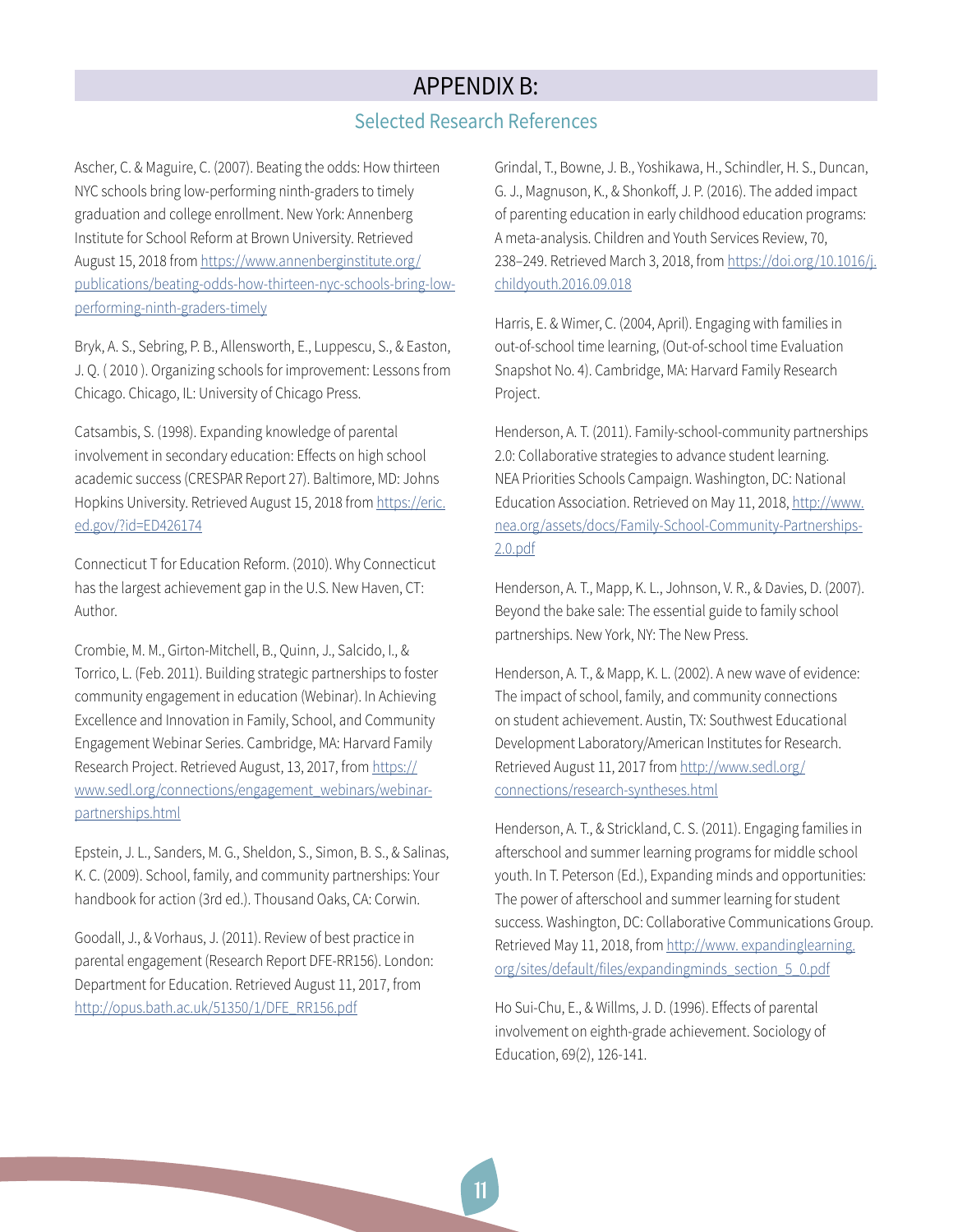Humphrey, N. & Squires, G. (2011). Achievement for All national evaluation: Final report. London: Department for Education. Retrieved on August 11, 2017 from [http://dera.ioe.ac.uk/12360/1/](http://dera.ioe.ac.uk/12360/1/DFE-RR176.pdf) [DFE-RR176.pdf](http://dera.ioe.ac.uk/12360/1/DFE-RR176.pdf)

Jeynes, W. H. (2005). Parental involvement and student achievement: A meta-analysis (Family Involvement Research Digest). Cambridge, MA: Harvard Family Research Project. Retrieved on August 11, 2017, from<http://www.hfrp.org/> publications-resources/browse-our-publications/parentalinvolvement-and-student-achievement-a-meta-analysis

Krenichyn, K., Clark, H., & Benitez, L. (2007). Children's Aid Society 21st Century Community Learning Centers after-school programs at six middle schools: Final report of a three-year evaluation, 2004-2007. New York, MY: ActKnowledge.

Matthews, P. (2009). Twelve outstanding secondary schools: Excelling against the odds. London: OFSTED. Retrieved August 15, 2018 from <http://dera.ioe.ac.uk/11232/2/Twelve.pdf>

O'Brien, A. (November 26, 2012). The power of Academic ParentTeacher Teams. Edutopia. Retrieved August 11, 2017, from [http://](http://www.edutopia.org/blog/academic-parent-teacher-teams-anne-obrien) [www.edutopia.org/blog/academic-parent-teacher-teams-anne](http://www.edutopia.org/blog/academic-parent-teacher-teams-anne-obrien)[obrien](http://www.edutopia.org/blog/academic-parent-teacher-teams-anne-obrien)

Robinson, G., & Fenwick, L. (2007). Afterschool programs as an oasis of hope for black parents in four cities. Washington, DC: Black Alliance for Educational Options. Retrieved August 11, 2017 from <http://www.baeo.org/files/>mottSummary.pdf

Sheldon, S.B. & Jung, S. B. (2016) The Family Engagement Project: Year 2 student achievement outcomes. Washington, DC: Flamboyan Foundation. Retrieved September 14, 2017, from [http://flamboyanfoundation.org/wp/wp-content/](http://flamboyanfoundation.org/wp/wp-content/uploads/2015/09/JHU-STUDY_FINAL-REPORT.pdf) [uploads/2015/09/JHU-STUDY\\_FINAL-REPORT.pdf](http://flamboyanfoundation.org/wp/wp-content/uploads/2015/09/JHU-STUDY_FINAL-REPORT.pdf)

Strickland, C., & Jean, I. (2005, April). Promising practices that promote family participation in afterschool programs: Another link to positive educational outcomes. Unpublished paper presented at the Annual Meeting of the American Educational Research Association, Montreal.

Teaching for Change. (2017). Between families and schools: Creating meaningful relationships. Washington, DC: Author. Retrieved on August 13, 2017, from [https://www.](https://www.teachingforchange.org/parent-organizing/between-families) [teachingforchange.org/parent-organizing/between-families](https://www.teachingforchange.org/parent-organizing/between-families)

Van Voorhis, F. L., Maier, M. F., Epstein, J. L., Lloyd, C. M., & Leuong, T. (2013). The impact of family involvement on the education of children ages 3 to 8: A focus on literacy and math achievement outcomes and social-emotional skills. New York, NY: Center on School, Family and Community Partnerships, MDRC. Retrieved on August 13, 2017, from https:// [www.mdrc.](http://www.mdrc.org/sites/default/files/The_Impact_of_Family_Involvement_FR.pdf) org/sites/default/files/The Impact of Family Involvement [FR.pdf](http://www.mdrc.org/sites/default/files/The_Impact_of_Family_Involvement_FR.pdf)

Westat and Policy Studies Associates (2001). The longitudinal evaluation of school change and performance in Title I schools: Executive summary. Washington, DC: U. S. Department of Education, Office of the Deputy Secretary, Planning and Evaluation Service. Retrieved on August 13, 2017, from [http://](http://www.ed.gov/offices/OUS/PES/esed/lescp_highlights.html) [www.ed.gov/offices/OUS/PES/esed/lescp\\_highlights.html](http://www.ed.gov/offices/OUS/PES/esed/lescp_highlights.html)

Weiss, H. B., Lopez, M. E., Rosenberg, H. (2010). Beyond random acts: Family, school, and community engagement as an integral part of education reform. Cambridge, MA: Harvard Family Research Project. Retrieved on August 13, 2017, from [http://](http://www.hfrp.org/publications-resources/browse-our-publications/beyond-random-acts-family-school-andcommunity-engagement-as-an-integral-part-of-education-reform) [www.hfrp.org/publications-resources/browse-our-publications/](http://www.hfrp.org/publications-resources/browse-our-publications/beyond-random-acts-family-school-andcommunity-engagement-as-an-integral-part-of-education-reform) [beyond-random-acts-family-school-andcommunity](http://www.hfrp.org/publications-resources/browse-our-publications/beyond-random-acts-family-school-andcommunity-engagement-as-an-integral-part-of-education-reform)[engagement-as-an-integral-part-of-education-reform](http://www.hfrp.org/publications-resources/browse-our-publications/beyond-random-acts-family-school-andcommunity-engagement-as-an-integral-part-of-education-reform)

Weiss, H., Lopez, E., Rosenberg, H., Brosi, E., & Diana, L. (2011). The family engagement for high school success toolkit: Planning and implementing an initiative to support the pathway to graduation for at-risk students. Cambridge MA: Harvard Family Research Project. Retrieved August 15, 2018 from [https://jsri.](https://jsri.msu.edu/upload/resources/FEHS.pdf) [msu.edu/upload/resources/FEHS.pdf](https://jsri.msu.edu/upload/resources/FEHS.pdf)

Wood, L. & Bauman, E. (2017). How family, school, and community engagement can improve student achievement and influence school reform. Quincy, MA: Nellie Mae Education Foundation. Retrieved on August 13, 2017, from https:// [www.](http://www.nmefoundation.org/getattachment/67f7c030-df45-4076-a23f-0d7f0596983f/Final-Report-Family-Engagement-AIR.pdf?lang=en-US&ext=.pdf) [nmefoundation.org/getattachment/67f7c030-df45-4076](http://www.nmefoundation.org/getattachment/67f7c030-df45-4076-a23f-0d7f0596983f/Final-Report-Family-Engagement-AIR.pdf?lang=en-US&ext=.pdf) [a23f-0d7f0596983f/Final-Report-Family-Engagement-AIR.](http://www.nmefoundation.org/getattachment/67f7c030-df45-4076-a23f-0d7f0596983f/Final-Report-Family-Engagement-AIR.pdf?lang=en-US&ext=.pdf) [pdf?lang=en-US&ext=.pdf](http://www.nmefoundation.org/getattachment/67f7c030-df45-4076-a23f-0d7f0596983f/Final-Report-Family-Engagement-AIR.pdf?lang=en-US&ext=.pdf)